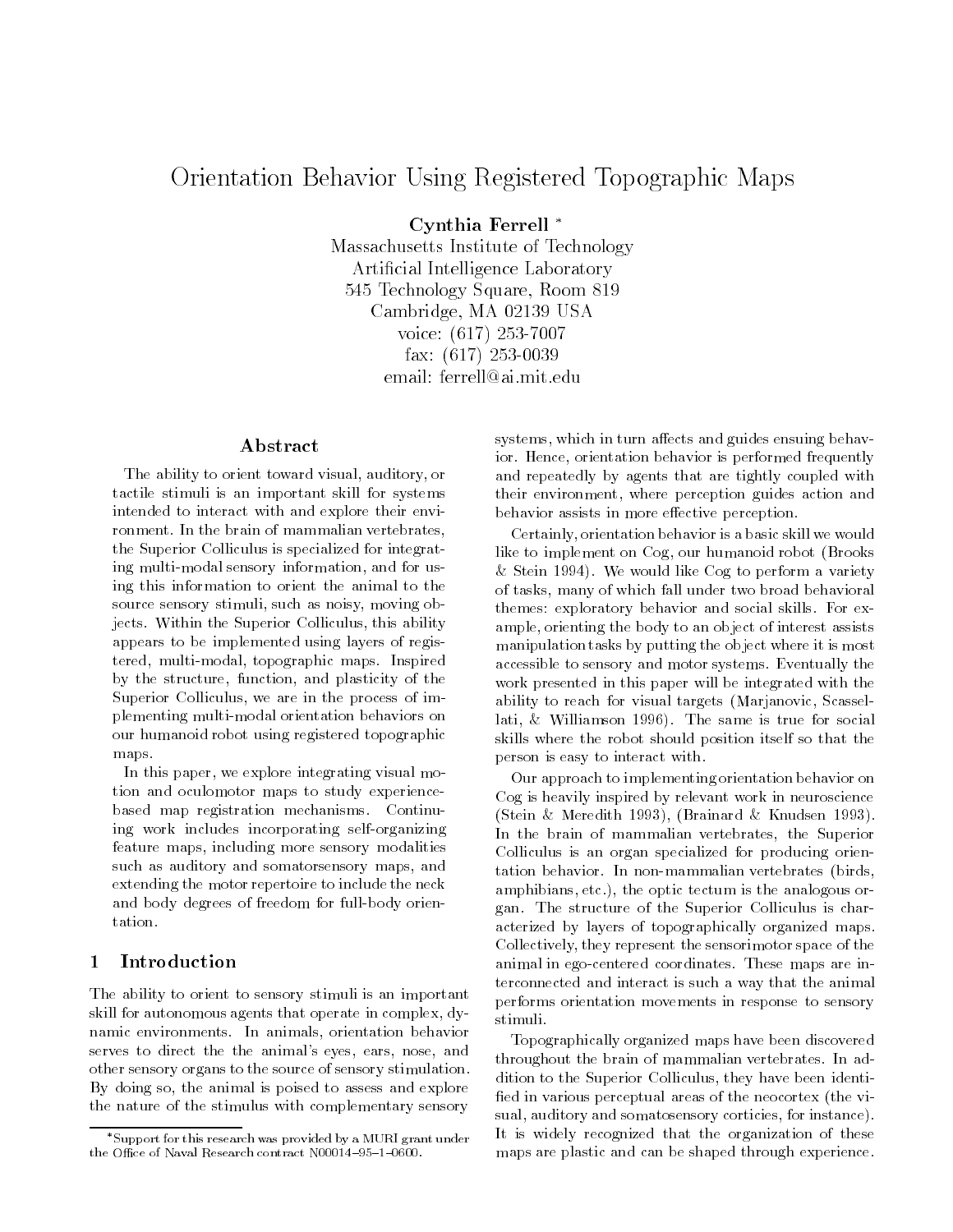

Figure 1: The Superior Colliculus is organized into layers of topographic maps. A variety of sensory maps, motor maps, and multi-modal maps have been discovered. These maps are registered with one another to share a common multisensory coordinate system. This figure illustrates registered visual, auditory, and somatorsensory spatial representations. Adapted from (Stein & Meredith 1993).

Subsequently, cortical maps have garnered a lot of attention, and a variety of work has explored the phenomena of self-organizing feature maps, (Kohonen 1982), (Ritter & Schulten 1988), (Obermayer, Ritter, & Schulten 1990).

Through implementing something like the Superior Colliculus on Cog, this paper explores how topographically organized maps develop and interact to produce a unied observable behavior. There are a variety of topics this paper explores in relation to this endeavor. From a behavioral perspective, we explore how dynamic spatiotemporal representations of sensory and motor space can be used to integrate multi-modal information and produce coherent behavior. From a developmental perspective, we investigate experience dependent mechanisms by which these maps self-organize and interconnect with one another. Given that behavioral experience affects both the connectivity within and between maps, and that the current state of connectivity dictates behavioral performance, we are dealing with a coupled system where the dynamics of forming connections affects and is effected by behavioral performance. Eventually, we would like to explore the dynamics of development where we expect to observe different developmental time scales of map selforganization and inter-map integration as the orientation behavior performance improves.

The rest of this paper is organized as follows. First we will briefly cover the organization, structure, and function of the Superior Colliculus, as our implementation is strongly inspired by what is understood about this organ. Next, because the physical architecture of the robot and the computer places heavy constraints on our implementation, we describe Cog, the experimental platform used in our experiments. After this, we present the state of our implementation at the time this paper was written, as well as extensions currently under development. Finally, we present tests and results of our system to date, and conclude with a brief description of ongoing work and future directions.

#### $\overline{2}$ The Superior Colliculus

The Superior Colliculus is a midbrain structure composed of seven laminar layers. The deep layers are those believed to play a role in orientation behavior. Its physiology reflects its primary role as integrating different modalities to evoke motor responses. For example, among its many different afferent and efferent connections, it receives inputs from several sensory modalities such as the visual, auditory, and somatosensory corticies, and sends outputs to brain stem and spinal cord.

An important function of the Superior Colliculus is to pool sensory inputs from different modalities and redirect the corresponding sensory organs (eyes, ears, nose) to fixate on the source of the signal. Through the convergence of sensory inputs, the Superior Colliculus gives different sensory modalities access to the same motor circuitry so that any sensory modality can be used to direct the other sensory modalities to the source of the stimulus. For instance, by doing so, the animal can hear a sound emanating from an object outside its visual range (perhaps coming from behind the animal) and quickly turn its head and eyes to foveate on whatever is making the noise.

#### Organization of the Superior Colliculus  $2.1$

Localized regions of the Superior Colliculus (or Optic Tectum) consist of neurons with receptive fields that form topologically organized maps. A variety of topological maps have been identified in several species (cats, monkeys, owls, electric eels, and frogs to name a few). Each map corresponds to either a single modality or a combination of modalities. The modalities represented by the maps varies between species, depending on those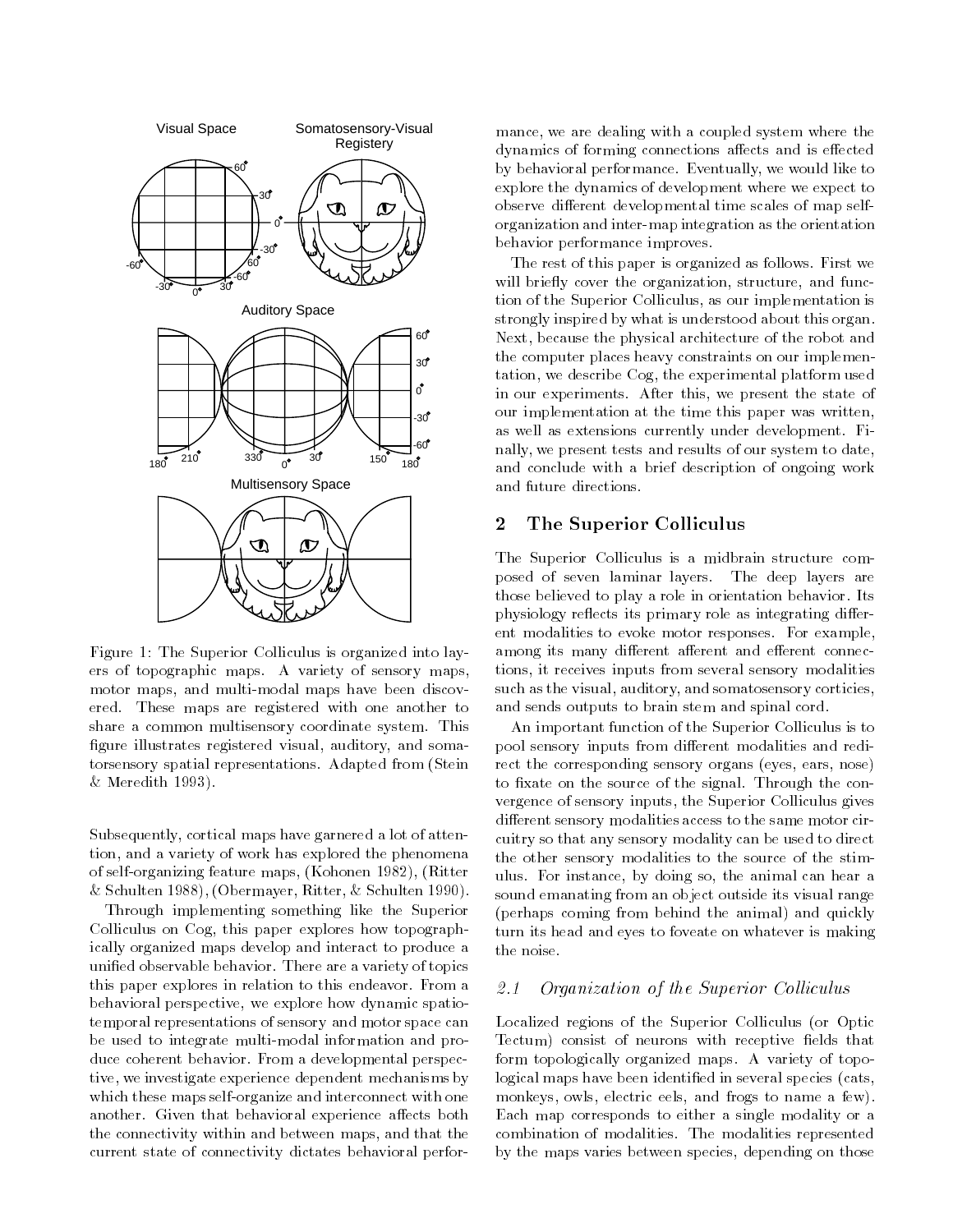sensory or motor systems used in orientation behavior.

In the cat, there are visuotopic maps representing motion in visual space, somatotopic maps yielding a body representation of tactile inputs, and spatiotopic maps of auditory space encoding inter-aural time differences (ITD) and inter-aural intensity differences. Hence, a sensory stimulus originating from a given direction will elicit activity in the corresponding region of the appropriate sensory map. For example, an object moving in the visual field causes the corresponding region in the visuotopic map to become active. There are also motor movement maps consisting of pre-motor neurons whose movement fields are topologically organized. In the cat, these exist for the eyes, head, neck, body, ears. For example, stimulating a specific region in the oculomotor map elicits a movement to fixate on the corresponding area.

#### 2.2 The Role of Map Registration

These multi-modal maps overlap and are aligned with each other so that they share a common multisensory<br>spatial coordinate system. The maps are said to be required. spatial coordinate system. The maps are said to be registered with one another when this is the case. Arranging multi-modal information into a common representational framework within each map and aligning them allows the information to interact and influence each other. There are several advantages to this organizational strategy. First, it is an economical way of specifying the location of peripheral stimuli, and for organizing and activating the motor program required to orient towards it; thereby allowing any sensory modality to orient the other sensory organs to the source of stimulation. Second, it supports enhancement of simultaneous sensory cues. Stimuli that occur in the same place at the same time are likely to be interrelated by common causality. For instance, a bird rustling in the bushes will provide both visual motion and auditory cues. During enhancement, certain combinations of meaningful stimulus become more salient because their neuronal responses are spatio-temporally related. Once the multi-modal maps are aligned, neuronal enhancement (or depression) is a function of the temporal and spatial relationships of neural activity among the maps.

# 2.3 Development and Experience Dependent Plasticity

During development, the organization of the topographic maps is plastic. For each map, its representation of space is use dependent. In monkeys, it has been found that the organization of somatosensory maps for the hand can be changed by varying the amount and location of stimulation(s). Experiments have shown that the size of the map region corresponding to a particular cutaneous region on the hand is correlated to how much stimulation that part

of the hand receives over time. Furthermore, adjacent regions of the map correspond to regions on the hand that are temporally adjacent (Stein & Meredith 1993). This phenomena has been seen in other perceptual areas of the cortex and is typical of self-organizing feature maps (SOFMs). A number of people have modeled this phenomena using neural networks (Kohonen 1982), (Bauer & Pawelzik 1992), (Durbin & Mitchison 1990).

It has also been found that the registration between maps is malleable over the developmental period. This phenomena has been studied in the inferior and superior colliculus of young barnyard owls, where the registration of the auditory map to the visual map shifts according to experience. (Brainard & Knudsen 1993), (Brainard & Knudsen 1995) found that the visual map is used to train the auditory map so that the auditory map shares the same coordinates as the visual map. Even if the visual map is articially shifted by mounting distortion spectacles on the owls, the auditory map also shifts to keep in register with the visual map.

### 3 Cog: The Experimental Platform



Figure 2: Cog is the humanoid robot used in our experiments, shown on the right. The \brains" of cog is a MIMD computer shown in the center of this image. The contents of DPRAMs (images, processed images, maps, etc.) can be displayed on a bank of twenty displays shown on the left. The Macintosh Quadra is the front end to the MIMD computer.

This section presents an overview of Cog, the humanoid robot used in our experiments. We briefly describe the implementation of the robotic platform, the perceptual systems, the computational system, and the software systems relevant to this paper. All the systems described below were designed and constructed by members of the Cog Project (see acknowledgements).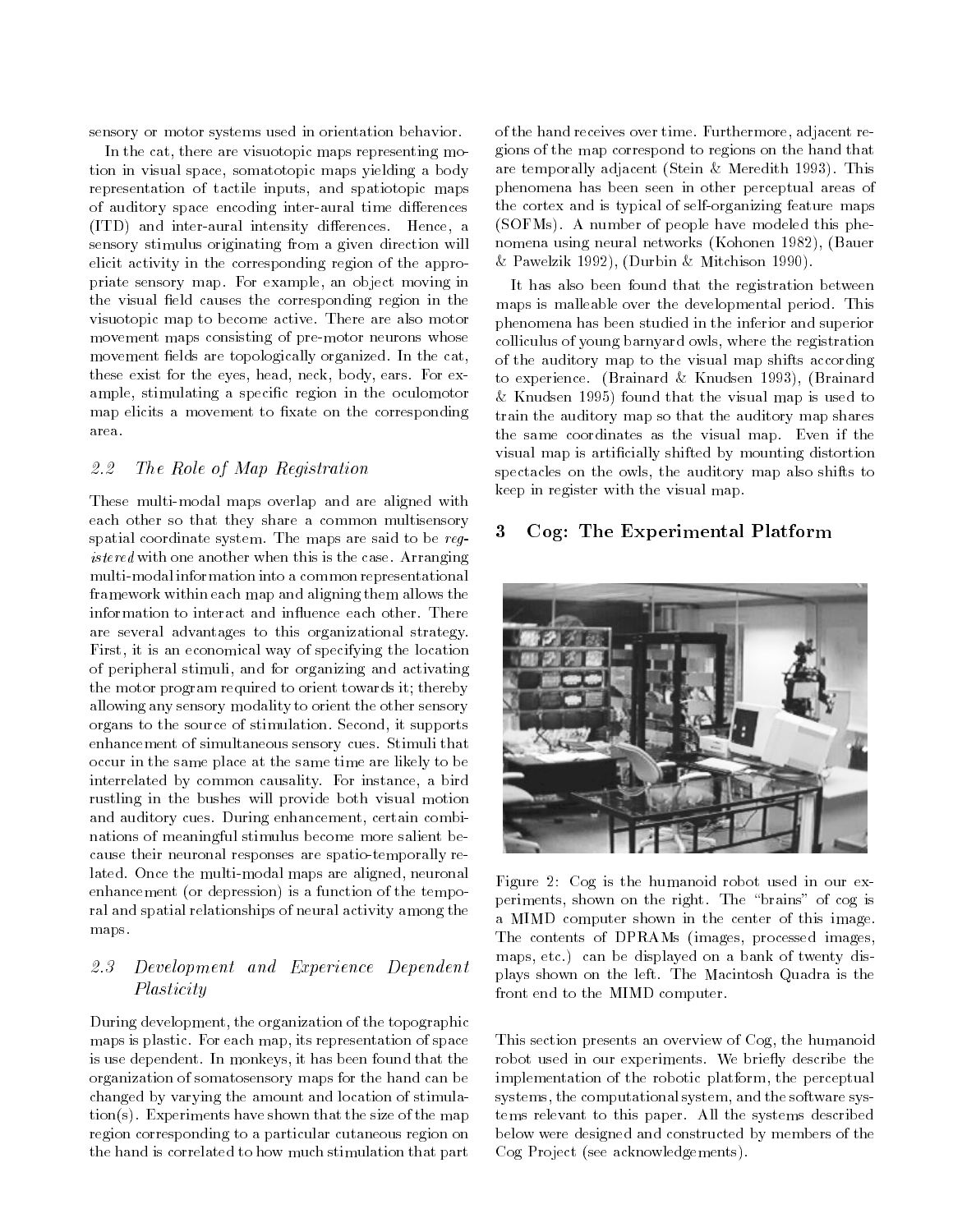#### 3.1 The Robotic Platform

A fundamental design goal for the robot was to make it anthropomorphic as possible so that 1) the robot could move in a human-like manner, and 2) encourage humans to interact with it in a natural way. The most important human characteristics to emulate are size, speed, and range of motion. Hence, Cog resembles a human from the waist up and is shown in figure 2.

Cog's body has six degrees of freedom (DOF): the waist bends side-to-side and front-to-back, the "spine" can twist, and the neck tilts side-to-side, front-to-back, and twists left-to-right. Mechanical stops on the body and neck give a human-like range of motion. In addition, each degree of freedom has current sensing in the motor controller to provide some force feedback, temperature sensing to determine a longer term time-average of how hard the motors are working, and joint encoders to provide a proprioceptive sense.

Cog's head is equipped with a compact, binocular, active vision system. To maintain an anthropomorphic appearance, the "eyes" were mounted about 3 inches apart. To mimic human eye movements, each "eye" can rotate about a vertical axis (pan DOF) and a horizontal axis (tilt DOF). To approximate the range of motion of hu man eyes, mechanical stops were included on each eye to permit a 120 pan rotation and a 60 tilt rotation. In addition, each eye performs fine motor control and highspeed positioning so that we may emulate human visual behaviors.

### 3.2 The Perceptual Systems

To give the robot both a wide field of view and a high resolution foveal area, each eye consists of two black and white CCD cameras. We could have simplified our design by using a single camera per eye. However, by using two cameras per eye we have a much higher resolution fovea than the single camera eye. The lower camera of each eye gives  $\bigcirc$ og a wide peripheral held of view (88.6° (V) $\times$  $115.8$  (H)  $1 \text{UV}$ ), and the upper camera of each eye gives  $\bigcup$ og a high resolution fovea (18.4 ( $V$ )  $\times$  24.4 ( $H$ )  $\Gamma$  OV).

In addition to the visual system described above, Cog has several other perceptual systems under concurrent development. To date, we have developed an auditory system (Irie 1995), a vestibular system, and a variety of force resistive sensors to give Cog a tactile sense. These systems are in the process of being ported to the Cog platform.

#### 3.3 The Computational Platform

This section summarizes the computational system we developed to meet Cog's requirements. First, the system must allow for real-time control of the robot since the robot operates in a dynamic environment full of people and objects we would like the robot to interact with. Furthermore, the system must be robust, scalable, concurrent, and support learning and development processes.

 $\log$ 's "brain" is a scalable MIMD computer consisting of up to 256 processor nodes. Currently the nodes are based on the Motorolla 68332, but Texas Instru ments C32 DSP nodes are under development which will be responsible for the bulk of perceptual processing. Processors can communicate through eight ports to other processor nodes or to other parts of the video capture/display system. All components of the processing system communicate through dual-ported RAM (8K by 16 bits) connections, so altering the topology is relatively simple. During operation, the brain is a fixed topology network which can be changed manually and scaled by physically adding additional nodes and dualported RAM connections. The entire brain is connected through a serial line with a Macintosh Quadra, which is used for communication and input, but not for any actual processing. Each node also uses standard Motorola SPI (serial peripheral interface) to communicate with up to 16 motor controller boards.

The video capture/display system consists of custom designed frame grabbers and display boards. A frame grabber takes the NTSC signal from one of the eye cameras, digitizes the input, subsamples it to 128 by 128 pixels, and writes the resulting grayscale values to six ports. For this design, we have chosen to use only 128 by 128 grayscale in order to reduce the amount of data to be processed and to increase the speed of the visual processing. The frame grabbers operate at approximately 30 frames per second, and can write simultaneously to six processors. The display boards produce NTSC video output for display on a bank of 20 display monitors. Direct camera output and digitized output of the frame grabbers can also be routed directly to the monitor bank.

 motor has a dedicated motor controller board that reads A network of special purpose motor controller boards mounted on the robot act as  $Cog's$  "spinal cord", connecting the robot's "brain" to the rest of the body. Each the encoder (and other sensors), performs servo calculations, and drives the motor. The motor controller boards have hardware that generates a 32KHz PWM waveform. The duty cycle is updated at 2KHz by an on-board MC6811E2 microcontroller. Currently the microcontroller implements a PID control law for position and velocity control. Position and velocity commands are sent to the motor controller boards from the MIMD computer described above.

#### 3.4 The Software Environment

Each processor has an operating system; L, a compact, downwardly compatible version of Common Lisp that supports real-time multi-processing (Brooks 1994a); and  $MARS$ , which is a front end to L that supports com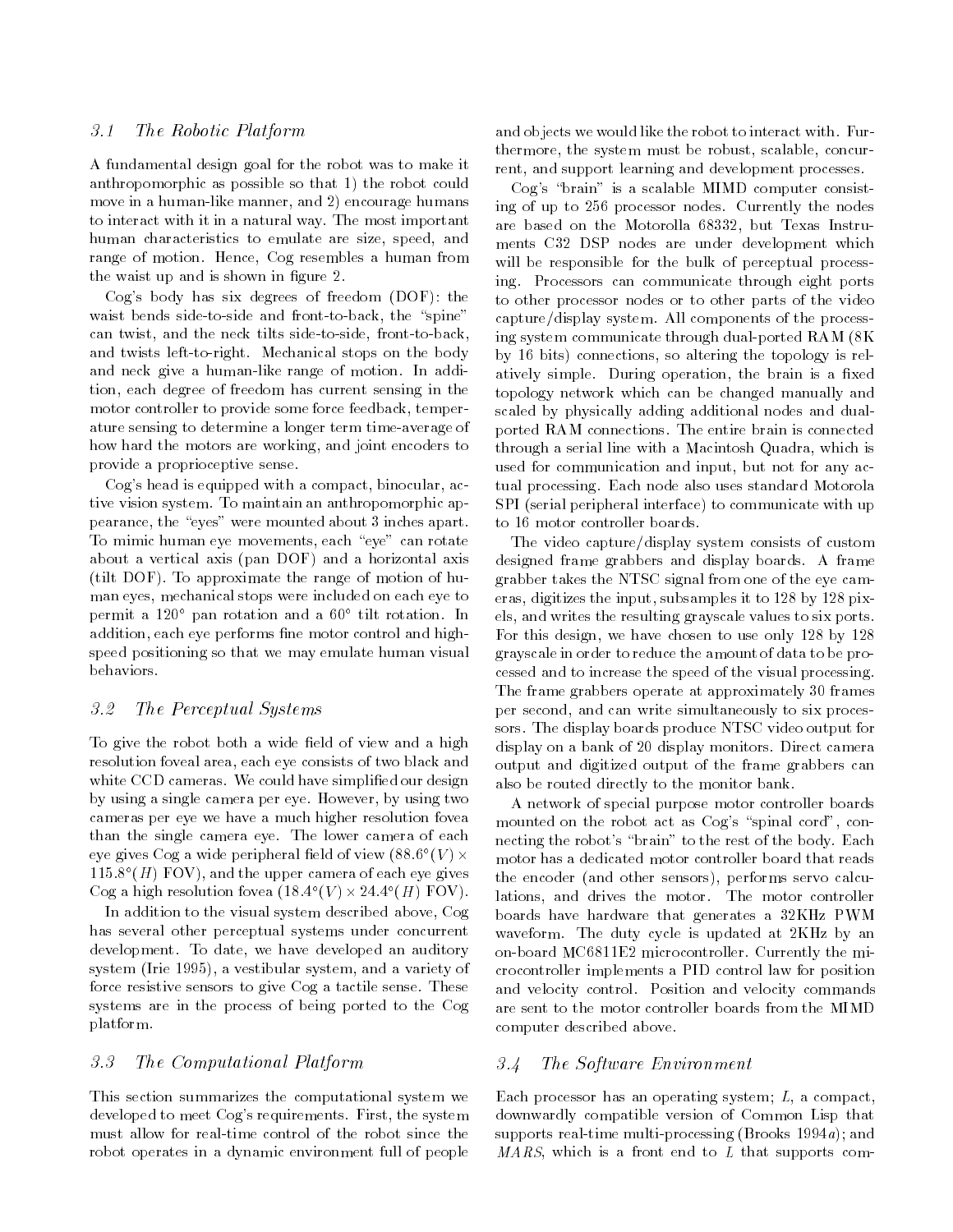munication between multiple processes on a single processor as well as communication between processes running on separate processors (Brooks 1994b). MARS, like the Behavior Language (Brooks 1990), is a language for building networks of concurrently running processes. The processes can communicate either locally by passing messages over virtual wires, or globally through a process inspired by hormonal mechanisms. MARS, unlike the Behavior Language, supports on-line learning mechanisms by allowing the network morphology to change dynamically, i.e. spawning or killing processes or changing network connectivity during run-time.

# 4 A Developmental Approach to Orientation Behavior



mented on Cog. The multi-modal registration map acts to relay activity in the receptive field map (the visual motion map) to activate the oculomotor map such that a visual stimuli is foveated. See section 4.1 for further explanation.

Registered topographic maps form a substrate upon which multi-modal information can be integrated to produce coherent behavior. How are these topographic maps formed? How do they become registered with one another? How is the organization of the ensemble guided by experience?

### 4.1 The Framework

In our framework, a map is a two dimensional array of elements where each element corresponds to a site in the map. The maps are arranged into interconnected layers, where a given map can be interfaced to more than one map. Each connection is uni-directional, so recurrent connections between maps require both a feedforward connection and a feedback connection. The activity level of sites on one map is passed to another map thorough these connections, hence the input to a given map is a function of the spatio-temporal activity of the maps feeding into it and the connectivity between these maps. Currently, all connections have equal weights, although this could change in the future. The output of a given map is its spatio-temporal activity pattern. What this pattern of activity represents depends upon the map: if it is a visuotopic map, it could represent motion coming from a particular direction in the visual field; if it is an oculomotor map, it could encode a motor command to move the eyes, and so forth.

The smallest map ensemble capable of producing an observable behavior consists of a sensory input map, a motor output map, and an established set of connections between them. The input map could have a fairly rigid structure consisting simply of time-differenced intensity images. Because visual information already contains a spatial component, this simple map is topographic without any additional tuning. The motor map could also be fixed where a given site on the map corresponds to a given motor command. If the motor commands vary linearly with motor space, for instance, this map is also topographically organized. Assuming the cameras are motionless, a moving object occupies a localized region in the visual field, and correspondingly causes a localized intensity difference (an active region) in the timedifferenced image map. If there exists connections from this region of the time-difference map to the appropriate region of the oculomotor map, then a motion stimulus in the visual field activates the corresponding region of the time-difference map, which in turn excites the connected region of the oculomotor map, which evokes the necessary camera motion to foveate the stimuli.

#### 4.2 Developmental Mechanisms

Plasticity can be introduced into the simple system above in two ways: 1) the map organization could change so that a given map site could correspond to different locations in space. 2) The connections between maps could change so that a given site could change which site(s) it connects to on the other map.

In animals, as described in section 2.3, the organization of the maps and the registration between maps is tuned during the critical period of development. Several mechanisms and models have been proposed to account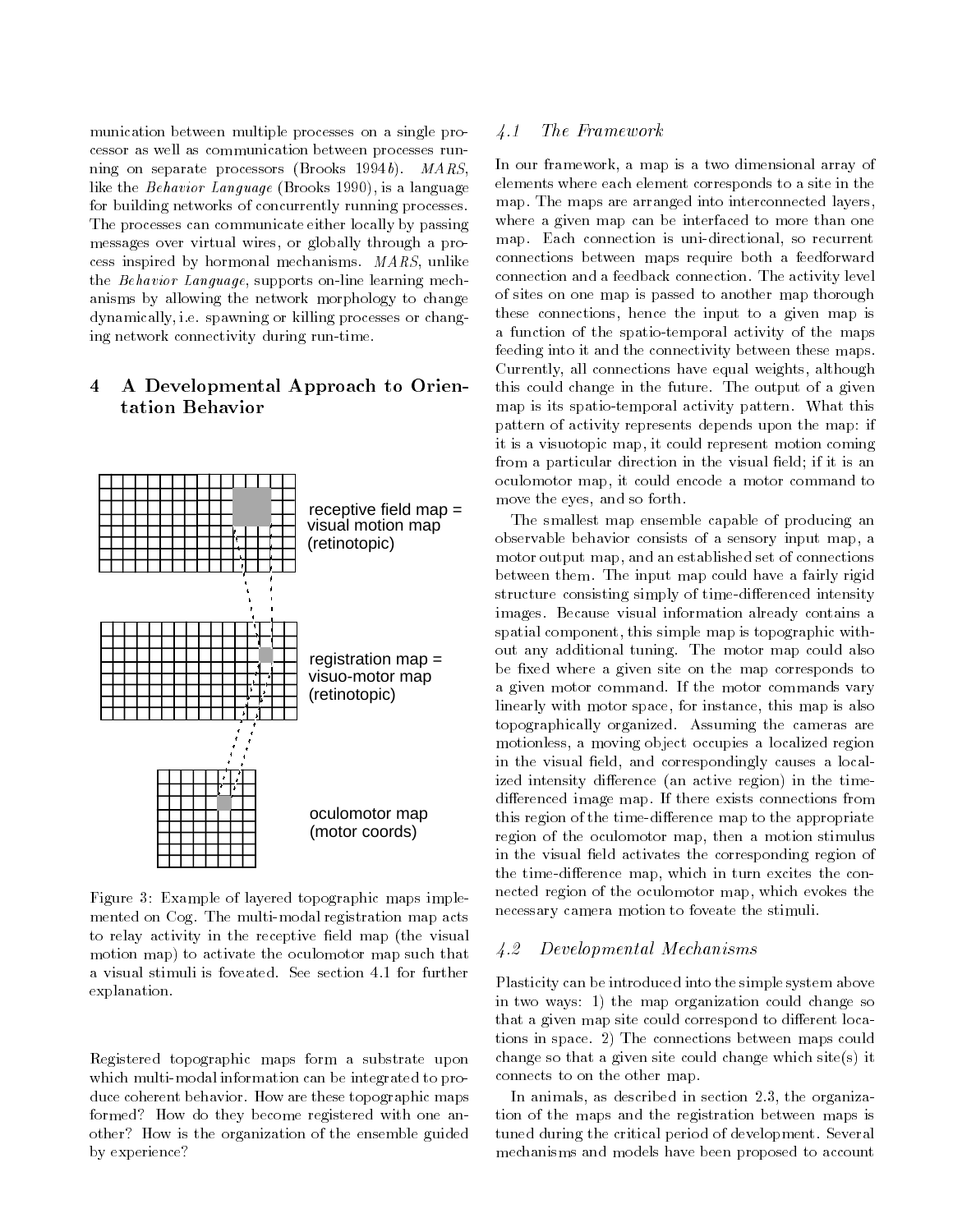for this organizational process. The mechanisms we use for map organization and alignment on Cog are inspired by similar mechanisms (Kohonen 1982). However, different combinations of mechanisms are used depending on what is being learned: i.e. tuning the organization within a map, registering different sensory maps, or registering sensory maps and motor maps.

A variety of mechanisms determine how map connections are established. Guided by sensori-motor experience, these mechanisms govern how connections are modified to improve behavioral performance.

- Competition: There is competition between concurrently active sites where only the most active site is modied per trial. In our system, the most active is currently approximated as the centroid of activity of the active region. Furthermore, each site of a given map can only form a limited number of connections to the other map. So, candidate map sites compete to determine those that can connect to a given site on the other map.
- Locality, neighborhood influences: The neighboring sites around the most active site are also updated each trial. The amount a neighboring site is adjusted decays with distance from the maximally active site. This mechanism penalizes long connections and encourages topographic organization. The size of the neighborhood can vary over time. Typically, it starts off fairly large until the map displays some rough topographic organization, then it decreases as the map undergoes ne tuning adjustments.
- $\bullet$  *Error correction*: It is not sufficient that the maps are topographically organized and aligned { they must be organized and interfaced so that the agent performs well in its environment. For tight feedback loop sensorimotor tasks (such as saccading to a visual stimulus), an appropriate error signal is very important and useful for tuning the behavior of the system. Naturally, the error signal must be a good measure of performance and obtainable at a fast enough rate to enable on-line learning. Connections are modified to reduce the discrepancy between current performance and desired performance. The magnitude of the correction is proportional to the size of the error on that trial.
- Correlated temporal activity: Hebbian mechanisms are often used for self-organizing processes. By strengthening connections between simultaneously active sites, they are useful for relating information between different sensory maps.
- Learning rate: The magnitude of the adjustment for each trial is also proportional to the learning rate. The learning rate can vary over time, where it starts

of relatively large for course tuning, and then decreases for finer adjustments.

### 4.3 A Simple Behavior

In this section we look at an example to see how these mechanisms are applied to forming and organizing these multiple maps to perform a task. A simple orientation task is the ability to saccade to noisy, moving stimuli (clapping hands, shaking a rattle, etc.). We say that a good saccade centers the stimulus in the fovea camera's field of view, whether the stimulus is seen in the wide field eld of view, whether the stimulus is seen in the stimulus is seen in the wide stimulus is seen in the wide wide of view or the fovea field of view. We assume that the system favors information from the foveal view because it is of higher resolution than the peripheral view and thereby can be used to perform a more accurate saccade.

Experience dependent plasticity could play a role in several ways. It could be used to guide the representational organization of the auditory and visual motion maps, guide the registration between the auditory and visual motion maps, or guide the registration of the the sensory maps to the oculomotor map. Below, these three types of organization are explored in turn:

- Self organizing feature maps
- Registration of sensory maps
- Registration of sensory and motor maps.

Each mapping process can be viewed as learning a multi-modal map that registers the information from two other modality maps. We call the multi-modal map the registration map, and the other maps could be either sensory maps, motor maps, or both. One of the modality maps provides the rough spatial organization of the multi-modal map. We call this map the receptive field map. Typically it has a topographic representation of space. Often a retinotopic map is used, for instance. The second modality map, which may or may not be topographic, is registered to the first map through the multi-modal map. This process is illustrated in figure 3. Note that each site of a modality map connects to only one site on the registration map, but the same site on the registration map could connect to mulitple sites on the modality maps.

# 4.3.1 Self Organizing Feature Maps

One example of a self organizing feature map is learning the visual motion map for the peripheral field of view. In this case, the receptive field map is a time-difference map of consecutive intensity images (in retinotopic coordinates) and the registration map is the visual motion map. Initially, the receptive field map contains broad, overlapping receptive fields for the corresponding sites of the registration map. Those connections that are spatio-temporally correlated are strengthened over time,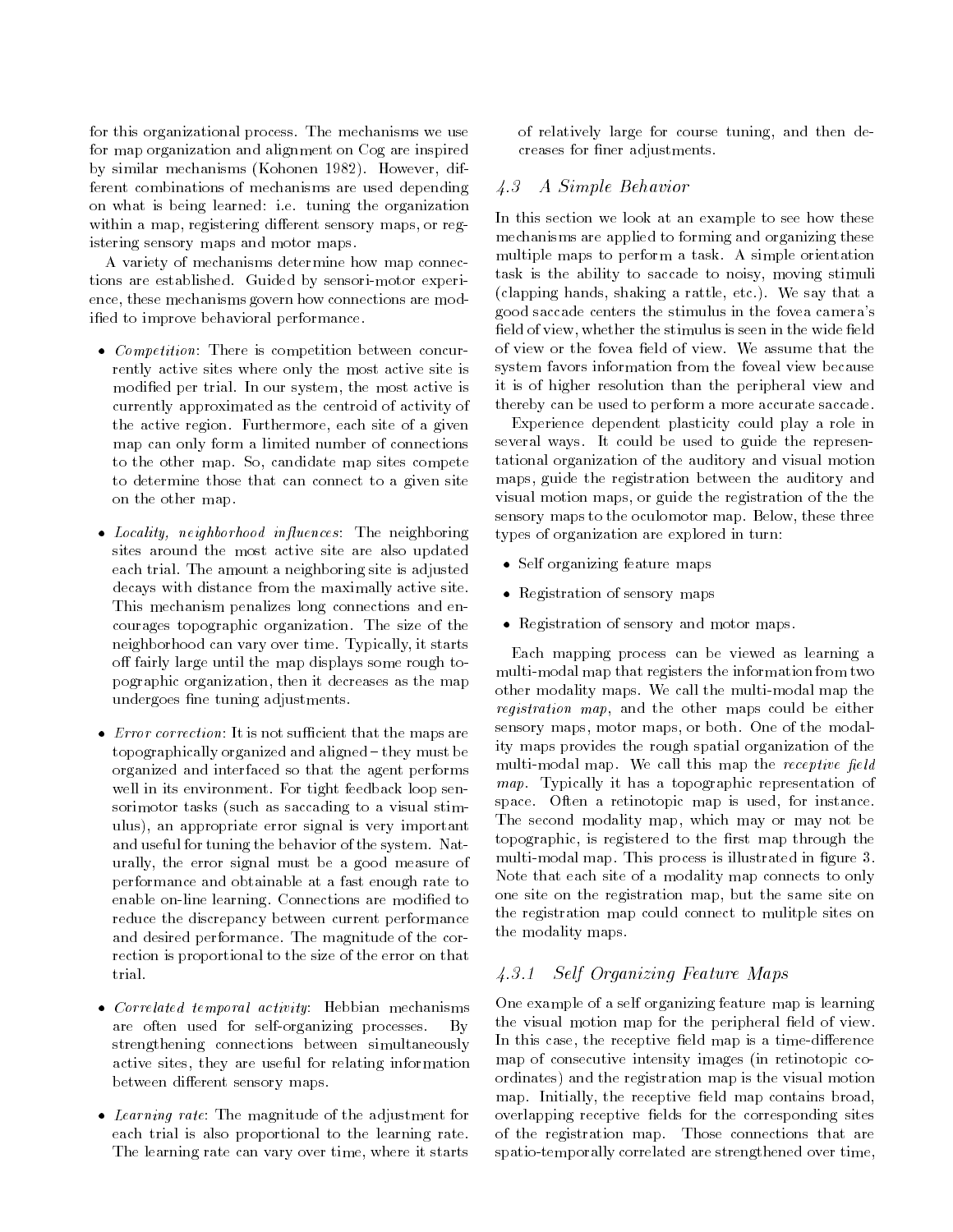whereas those that are not are weakened and eventually die off. Hence, the primary developmental mechanisms used for this case are competition, neighborhood updates, and hebbian learning.

Recall that the organization of the registration map will reflect how the map is used. The resulting visual motion map should represent that motion in peripheral view that is relevant to behavior. This is not necessarily a direct mapping from the intensity time-difference map. For example, if motion is present in the fovea region, then the system should favor this information over the information coming from the peripheral view. Over time, we would not expect to see the center  $20^\circ \times 20^\circ$ of the peripheral field of view represented in the peripheral motion map because this information is not used to perform saccades.

### 4.3.2 Registration of sensory-sensory maps

An example of aligning sensory maps is registering the auditory map to the visual motion map. In this case, the receptive field map is the visual motion map (in retinotopic coordinates), the registration map is a visuoauditory map (also in retinotopic coordinates), and the third map is the auditory ITD map. The auditory ITD map could be tonotopically organized, instead of topographically organized, since auditory signals do not contain inherent spatial information. Initially, the visual map and the auditory map are interfaced to the registration map. The registration map contains broad, overlapping receptive fields. Registration of the auditory map with the visual map entails mapping the correct ITD values to the corresponding regions in the registration map that are in turn connected to the visual map where specific locations in visual coordinates are represented by spatial location. During the developmental process, those visual and auditory signals that are spatio-temporally correlated are strengthened, and those that are not eventually die off. Hence there is a significant amount of weeding out of inappropriate connections. Over time, the ITD receptive fields in the registration map become refined and properly located in retinotopic coordinates. Here, the primary developmental mechanisms are competition, neighborhood updates, and hebbian learning.

### 4.3.3 Registration of Sensory-Motor Maps

An example of aligning sensor and motor maps is registering the oculomotor map with the visual motion map. In this case, the receptive field map is the visual motion map (in retinotopic coordinates), the registration map is a visuo-motor map (also in retinotopic coordinates), and the third map is the oculomotor map (in eye motor coordinates). Regions in the motor map correspond to motor movements that could foveate a stimulus. Initially the

visual map and the oculomotor map are connected to the registration map with broad, overlapping receptive fields. When the motion map is stimulated and the site of maximal activity is determined (typically the centroid of the stimulated region), the corresponding region of the oculomotor map is stimulated. The site of maximal response of the motor map is taken as the motor command, and the corresponding motor movement is evoked. This movement orients the eye to the stimulus. Once oriented, the motion stimulus stimulates a different region in the visual motion map. The visual error is computed as the difference from centroid of motion to the center of the field of view. This error is used to update the connections responsible for the orientation movement to reduce the error in the future. Hence, the primary developmental mechanisms are competition, neighborhood updates, and error correction.

#### 5 Architectural Organization 5



Figure 4: This diagram shows how the multi-modal topographic maps are arranged on Cog's computational hardware. Currently five processors are used: two visual processors, two motor control processors, and one processor which performs the developmental mechanisms. See text for further explanation.

To date, the sensory-motor map registration task has been implemented on Cog's hardware and is shown in figure 4. The diagram shows how the processes are arranged on Cog's MIMD computer. Currently, five processing nodes are used:

 Peripheral motion processor: Contains the peripheral visual motion map. It computes the difference between consecutive left peripheral camera images at 15 frames/s. It also determines the most active site (the centroid of motion) and a visual error signal.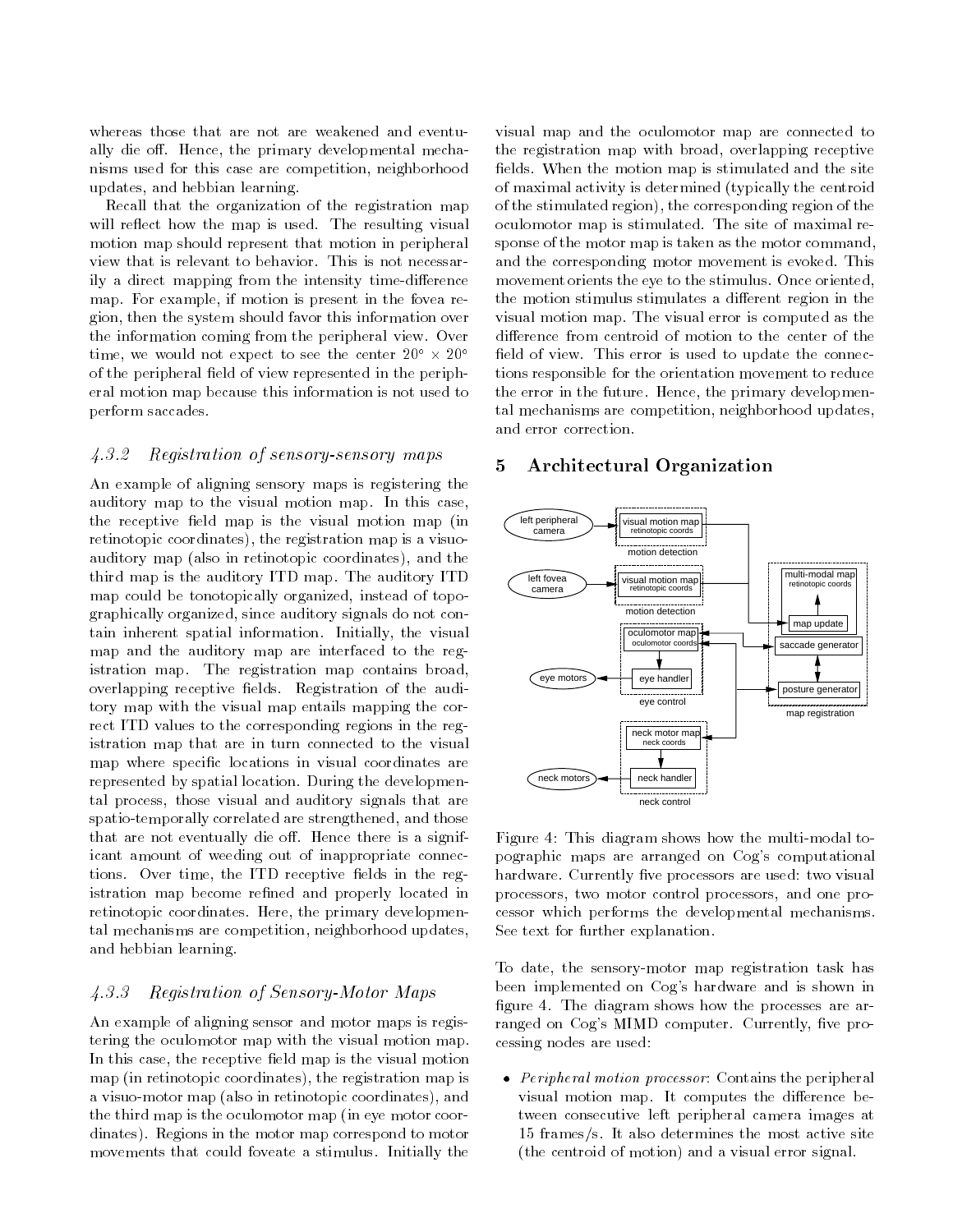- Fovea motion processor: Contains the fovea visual motion map. It computes the difference between consecutive left fovea camera images at 15 frames/s. It also determines the most active site (the centroid of motion) and a visual error signal.
- Registration processor: Contains the visuo-motor map and carries out the developmental process. It receives motion information from the vision processor and determines which motion information to use. If fovea motion is present, it ignores the information from the peripheral camera. It also translates the most active site on the visual map to the region of activity on the motor map, and passes this information to the oculomotor processor. After the motion is performed, it uses the error signal from the vision processors to update the registration map connections according to developmental mechanisms.
- *Oculomotor processor*: Contains the oculomotor map. Upon receiving the site of activity, it commands the motors to perform the movement. It also sends an "efferent copy" to the registration processor, so the registration processor can ignore visual motion information while the cameras are moving.
- *Neckmotor processor*: Contains the neckmotor map. It is commanded by the registration processor to move the neck around so the motion stimulus is seen from many different places in the visual field. Currently, the neck is primarily used for the training processes. However, soon it will incorporated into the orientation behavior.

#### 6

To date we have run experiments to test whether the implementation we have described learns the registration between the retinotopic visual motion map and the oculomotor map. A sampling of our results are shown in figures  $5, 6,$  and  $7.$ 

So far, experiments have been performed using the left eye only. The system will be extended to handle both eyes when stereopsis and vergence capabilities are imple mented. Motion information from both eyes will be fused and used to excite the visuotopic motion map. Con
icts between the eyes will be resolved during this fusion stage. The simplest approach would be to resolve con
icts via a dominant eye mechanism. Another method could involve exciting the visuotopic map with the stonger of the two excitations coming from each eye. These two methods along with other possibilities need to be explored. Most likely, a combination of methods will be implemented.

To learn the registration between the peripheral motion map with the oculomotor map, we trained Cog over a number of trials while it looked at a continuously moving stimulus. At the beginning of each trial, the robot



Figure 5: Registration data for aligning the visual motion map and the oculomotor map. The data is derived from the registration map, converting sites in visuotopic coordinates to activated sites in the motor movement map (pan and tilt) required to foveate the stimulus. Initially the maping is random, with a neighborhood radius size of 2 and a learning rate of .25. The neighborhood size remained fixed for all trials in this experiment. At trial = 0, the average error over the 20 - 20 region was approximately (11 ; 26 ) for pan and tilt DOFs respectively. By  $trial = 400$ , the average error is reduced to (10 ; 7 ); it is the slowest to converge to an average error  $\leq$  (1,  $\perp$  ) of the three experiments shown in this section. By the 1400th trial, the average error was close to 1 for pan and tilt DOFs.

changes its posture (centers its eyes and moves its neck to a random location). This places the motion stimulus in a different location in its visual field. Currently Cog explores the center zuring of the peripheral visual field, which corresponds to a 20 - 20 region of the registration map. The robot uses the visual information to stimulate the oculomotor map and perform the saccade. The visual error is then acquired, and the registration between the maps is updated according to the rule:

$$
\Delta m(x, y) = \rho \times \epsilon(x, y) \times N(x, y) \tag{1}
$$

where:

- $\bullet$   $m(x, y)$  is the value of site  $(x, y)$  of registration map  $m$ . Recall that this value represents the connection from the visual motion map site to the corresponding oculomotor map site. The learning process involves updating these inter-map connections.
- $\bullet$  (x, y, ) is the site of maximal activity of the motion map. For this application, it corresponds to the site of maximal activity of the registration map as well.
- $\bullet$   $\rho$  is the learning rate.
- $\bullet$   $\epsilon(x, y) = target(x, y) m(x, y)$ . It is an error distance measure between the motion map site  $m(x, y)$  and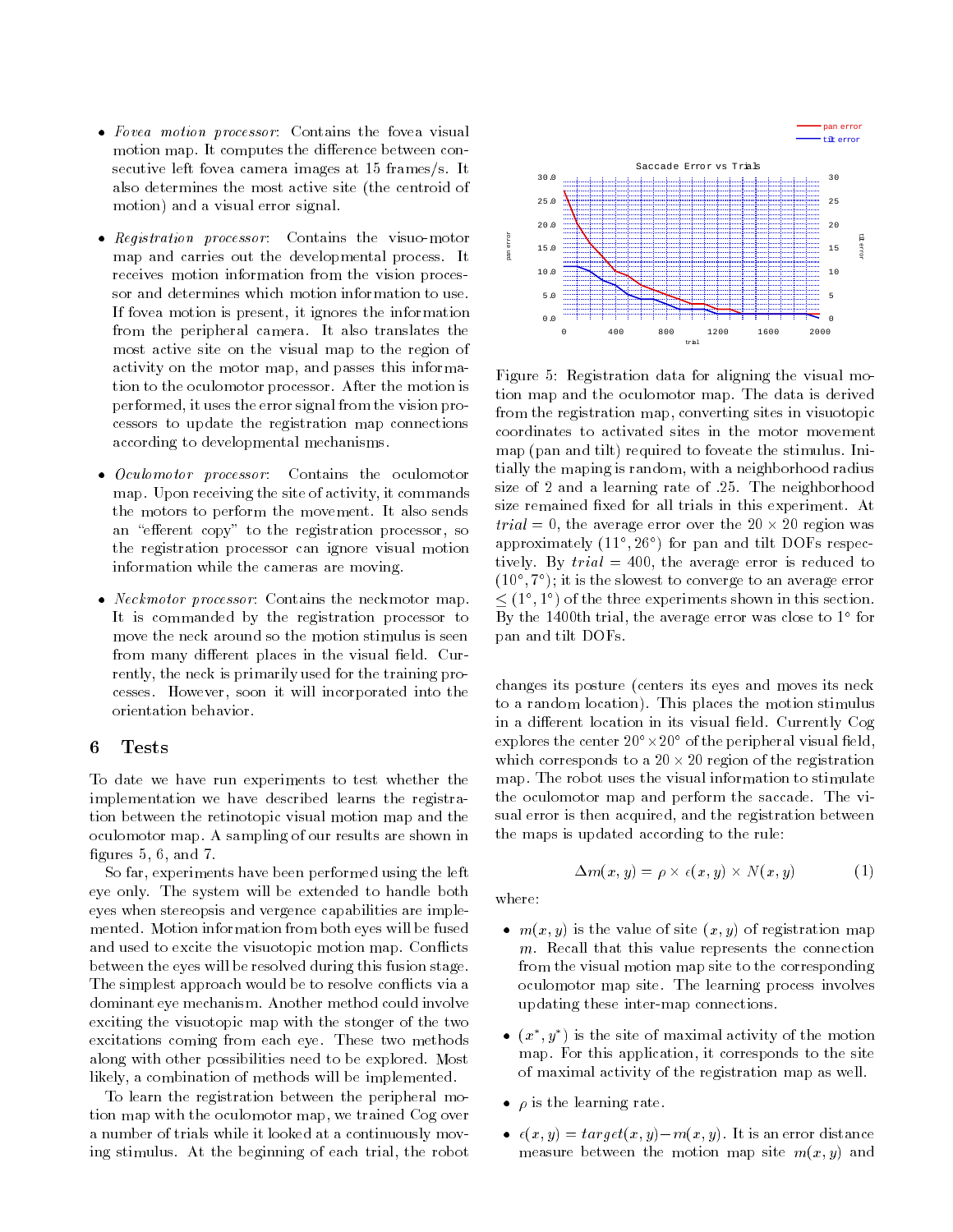

Figure 6: Same experiment as shown in figure 5, except the neighborhood size is manually decreased over time. Initially the maping is random, with a neighborhood radius size of 4 and a learning rate of .25. By  $trial = 400$ , the average error is reduced to (3 ; <sup>2</sup> ) and the neighborhood size was set equal to 2. This experiment is the second fastest to converge to an average error (1 ; 1 ) of the three shown in this section. By the 800th trial, the average error was close to 1 for the pan and the DOFs.

the target site. This measurement is made after the saccade motion finishes. Note that  $target(x, y)$  is the center of the field of view for the saccade learning task.

- $\bullet$  r is the neighborhood radius.
- $N(x, y) = f(1 \frac{|(x, y)|}{r}).$  It is the neighborhood update function that decays linearly with distance from the site of maximal activity  $(x^-, y^-)$ . Threshold function,  $f$ , sets the result equal to zero if its argument is negative. So, for site locations outside radius  $r$  of  $(x_1, y_1)$ ,  $N(x_1, y_1) = 0$ .

#### $\overline{7}$ Continued Work

Currently, we are extending these tests to include the full visual field, and continuing our experiments with dynamically varying neighborhood size and learning rate parameters. Soon we will explore the self organizing properties of the representation of visual information by implementing a SOFM for visual motion. We will also begin efforts to register the visual motion with an auditory ITD map, as well as investigate the dynamics of development when self-organization and registration mechanisms are run simultaneously. We expect to see evidence for different developmental time scales as the robot learns the orientation task.

With the above work in place, we will extend the system to include the neck and body degrees of freedom so that the robot can perform full body orientation behavior. This will complicate the current task by adding additional degrees of freedom that must complement each



Figure 7: Same experiment as shown in figure 5 and figure 6, except the neighborhood size is automatically decreased over time. Each trial, the neighborhood size is set equal to the larger value of the average error measures (pan or tilt). Initially the maping is random, with a neighborhood size of 26 and a learning rate of :25. By  $true = 100$ , the average error is reduced to (5°, 2°), and by  $trial = 400$  it is reduced to  $(1, 1)$ . Of the three experiments shown, it is the fastest to converge to an average error  $\leq (1, 1)$ .

other. We will continue to investigate the issue of developmental time scales since more complicated behaviors will have to develop incrementally and bootstrap o of existing behaviors. We would like to integrate the full orientation behavior with reaching and manipulation tasks currently under parallel development by other members of the group (Marjanovic et al. 1996).

#### **Conclusions** 8

This paper describes an implementation of orientation behavior on Cog using registered topographic maps. We have presented biological evidence that this is an effective method for orienting to multi-modal stimuli in animals. We have also presented a series of mechanisms and methods for developing this behavior on Cog over time. This biologically inspired framework gives us the opportunity to explore several interesting issues. It allows us to investigate using dynamic spatio-temporal representations of sensory-motor space to integrate multi-modal information and produce a unied behavior. It also allows us to investigate the dynamics of development using mechanisms of experience dependent plasticity. Ongoing work is promising.

#### Acknowledgements

A number of people have made this work and the Cog Project possible. Among those who have contributed to the ongoing development of Cog are (in alphabetical order): Mike Binnard, Rod Brooks, Robert Irie,